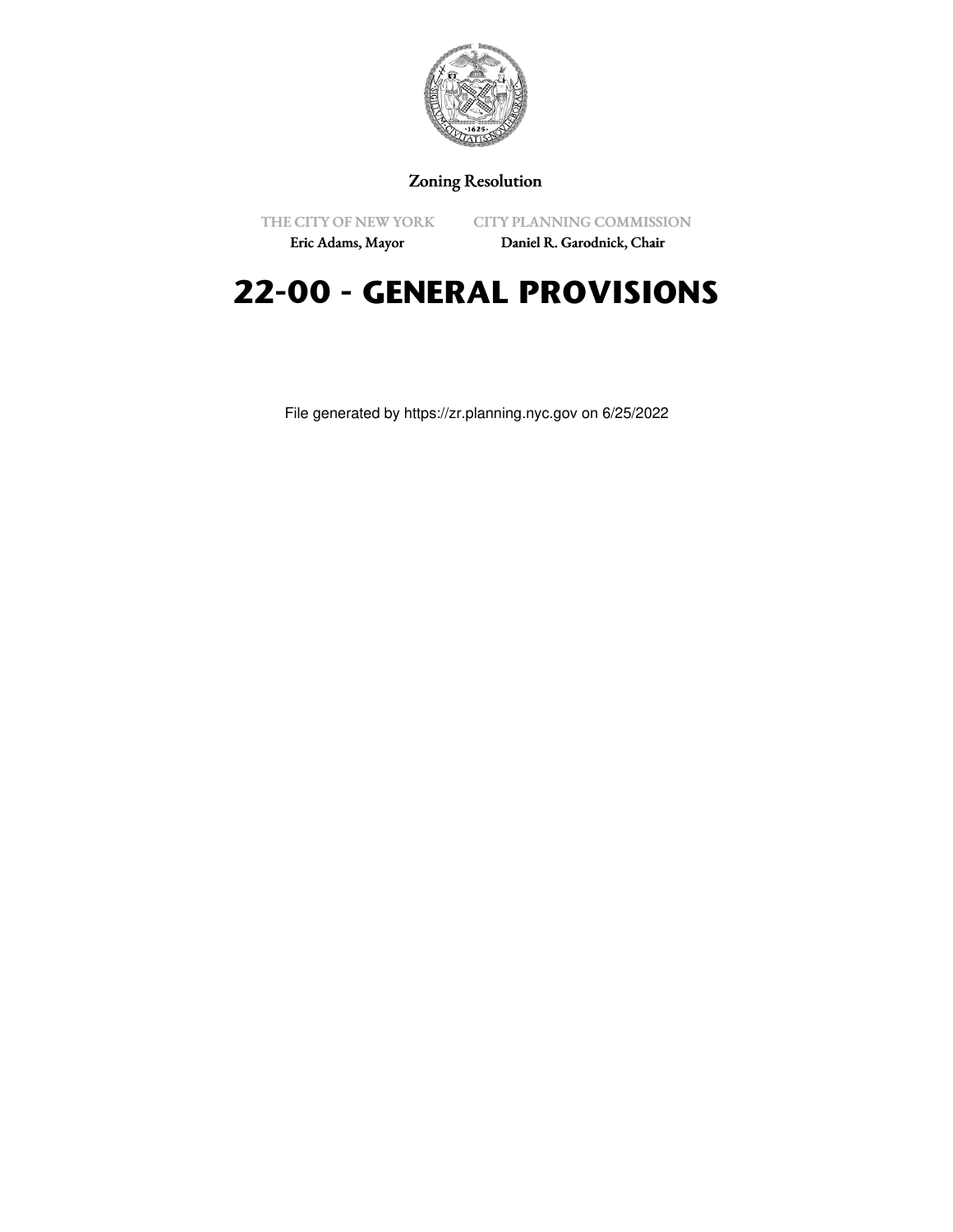## **22-00 - GENERAL PROVISIONS**

LAST AMENDED 3/26/2014

In order to carry out the purposes and provisions of this Resolution, the #uses# of #buildings or other structures# and the open #uses# of #zoning lots#, or portions thereof, have been classified and combined into Use Groups. A brief statement is inserted at the start of each Use Group to describe and clarify the basic characteristics of that Use Group. Use Groups 1, 2, 3, 4 and 6C, including each #use# listed separately therein, are permitted in #Residence Districts# as indicated in Sections 22-11 through 22- 15.

The following chart sets forth the Use Groups permitted in the #Residence Districts#.

## USE GROUPS PERMITTED IN RESIDENCE DISTRICTS

|                                                                                              | Use Groups                  |             |                |                         |             |  |  |
|----------------------------------------------------------------------------------------------|-----------------------------|-------------|----------------|-------------------------|-------------|--|--|
| Districts                                                                                    |                             | Residential |                | Community<br>Facilities |             |  |  |
|                                                                                              |                             | 1           | $\overline{2}$ | 3                       | 4           |  |  |
| #Single-family# #detached# #residences#                                                      | <b>R1 R2</b>                | $\mathbf x$ |                | X                       | $\mathbf X$ |  |  |
| #Single-# and #two-family# #detached#<br>and #zero lot line# #residences#                    | R <sub>3</sub> A            | $\mathbf x$ | X              | X                       | X           |  |  |
| #Single-# and #two-family# #detached#<br>#residences#                                        | R3X R4A<br>R <sub>5</sub> A | $\mathbf X$ | X              | X                       | $\mathbf X$ |  |  |
| #Single-# and #two-family# #detached#<br>and #semi-detached# #residences#                    | $R3-1$                      | $\mathbf X$ | X              | X                       | X           |  |  |
| #Single-# and #two-family#<br>#detached#,#semi-detached# and #zero lot<br>line# #residences# | $R4-1$                      | $\mathbf X$ | X              | X                       | X           |  |  |
| #Single-# and #two-family# #residences#<br>of all types                                      | R4B                         | $\mathbf x$ | X              | $\mathbf x$             | $\mathbf x$ |  |  |